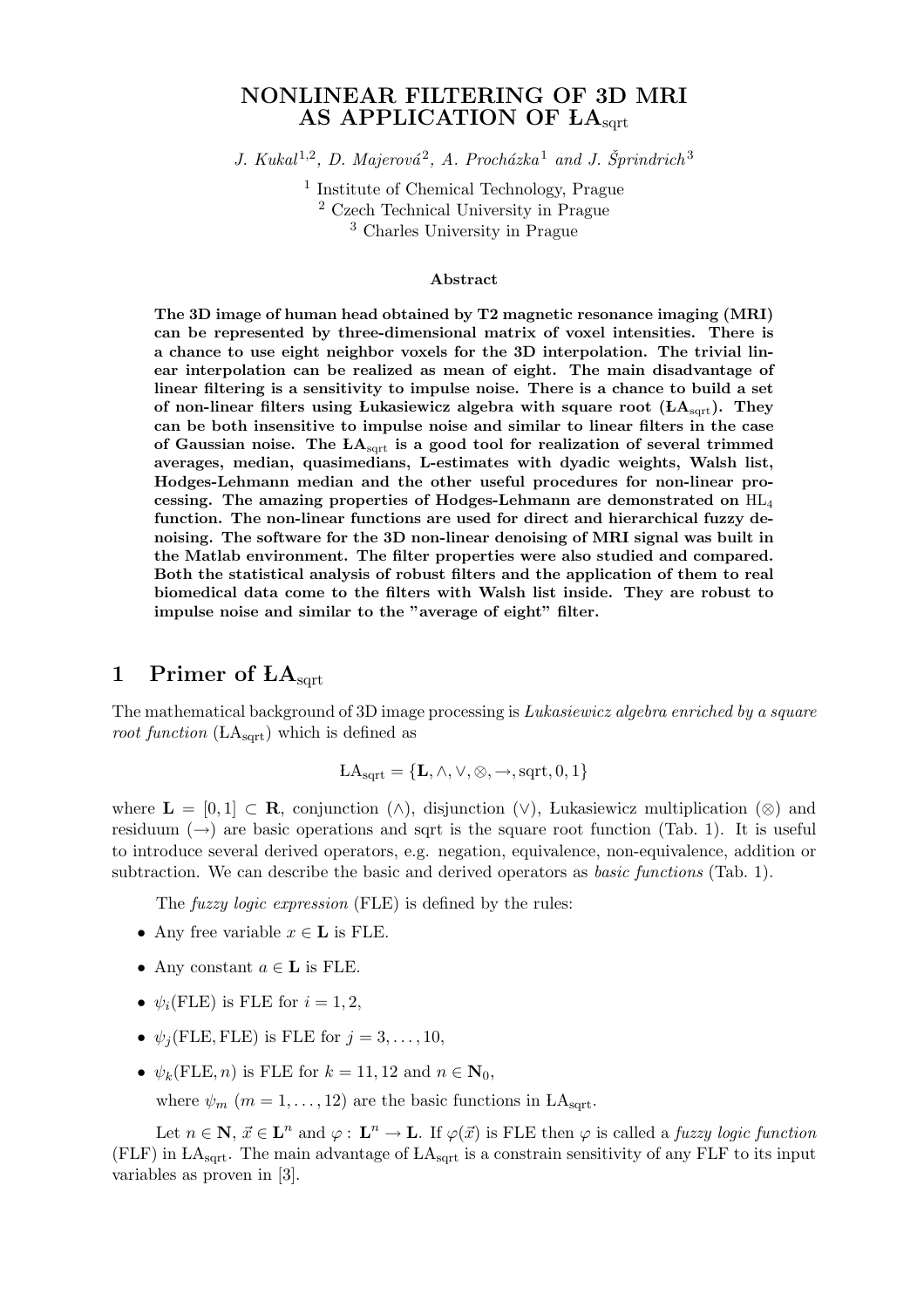| function        | formula                                               |
|-----------------|-------------------------------------------------------|
| negation        | $\psi_1(x) = \neg x = 1 - x$                          |
| square root     | $\psi_2(x) = \text{sqrt}(x) = (1+x)/2$                |
| conjunction     | $\psi_3(x,y) = x \wedge y = \min(x,y)$                |
| disjunction     | $\psi_4(x,y) = x \vee y = \max(x,y)$                  |
| Lukasiewicz     | $\psi_5(x, y) = x \otimes y = \max(x + y - 1, 0)$     |
| multiplication  |                                                       |
| residuum        | $\psi_6(x, y) = x \rightarrow y = \min(1 - x + y, 1)$ |
| equivalence     | $\psi_7(x,y) = x \leftrightarrow y = 1 -  x - y $     |
| non-equivalence | $\psi_8(x, y) = x \circ y =  x - y $                  |
| addition        | $\psi_9(x, y) = x \oplus y = \min(x + y, 1)$          |
| subtraction     | $\psi_{10}(x, y) = x \ominus y = \max(x - y, 0)$      |
| multiplication  | $\psi_{11}(x, n) = n \odot x = \min(n \cdot x, 1)$    |
| by integer      |                                                       |
| integer power   | $\psi_{12}(x, n) = x^n = \max(n \cdot x - n + 1, 0)$  |

Table 1: Basic functions in LA<sub>sqrt</sub> for  $x, y \in L$ ,  $n \in N_0$ 

## 2 Useful FLFs for 3D Image Denoising

Let  $S = (x_1, \ldots, x_n)$  be a list of values  $x_k \in [0, 1]$ . Let  $O = (x_{(1)}, \ldots, x_{(n)})$  be an ordered list of values from S. Let  $y \in [0, 1]$  be the output of 3D denoising filter. Then the FLF denoising filter is based on the formula

$$
y = f(x_1, \ldots, x_n)
$$

where  $f: [0,1]^n \rightarrow [0,1]$  is a FLF.

It is useful to define Walsh list as  $n(n+1)/2$ -tuple of FLF

$$
W_n: \mathbf{L}^n \to \mathbf{L}^{n(n+1)/2}
$$

where

$$
\vec{W}_n(\vec{x}) = \left(\frac{x_i + x_j}{2} \middle| 1 \leq i \leq j \leq n\right).
$$

Let  $p = \frac{n+1}{2}$  $\frac{+1}{2}$ ,  $q = \lceil \frac{n+1}{2} \rceil$  $\frac{+1}{2}$ ],  $r = \lfloor \frac{n}{4} \rfloor$  $\frac{n}{4}$ ,  $s = \frac{n-k}{2}$  $\frac{-k}{2}$  and  $t = \frac{n-k-1}{2}$  $\frac{k-1}{2}$ . Thus there are several FLFs which can be used for the FLF denoising:

$$
\text{AVG}_{n,k}(\vec{x}) = \frac{1}{k} \cdot \sum_{j=1}^{k} x_{(s+j)} \quad \text{for } k = 2^N,
$$
\n
$$
\text{MED}_{n,k}(\vec{x}) = \frac{1}{2} \cdot \left( x_{(p-k)} + x_{(q+k)} \right) \quad \text{for } k < p,
$$
\n
$$
\text{BIN}_{n,k}(\vec{x}) = \frac{1}{2^k} \cdot \sum_{j=0}^{k} \binom{k}{j} \cdot x_{(t+j)} \quad \text{for } t \in \mathbb{N},
$$
\n
$$
\text{BES}_n(\vec{x}) = \frac{1}{2} \cdot \left( \text{MED}_{n,0}(\vec{x}) + \text{MED}_{n,r}(\vec{x}) \right),
$$
\n
$$
\text{HL}_n(\vec{x}) = \text{MED}_{n(n+1)/2,0}(\vec{W}_n(\vec{x})),
$$
\n
$$
\text{WBES}_n(\vec{x}) = \text{BES}_{n(n+1)/2}(\vec{W}_n(\vec{x})).
$$

They are realizable in  $LA_{sqrt}$  because of (see [3])

• any  $x_{(k)}$  is FLF of  $\vec{x} \in \mathbf{L}^n$ ,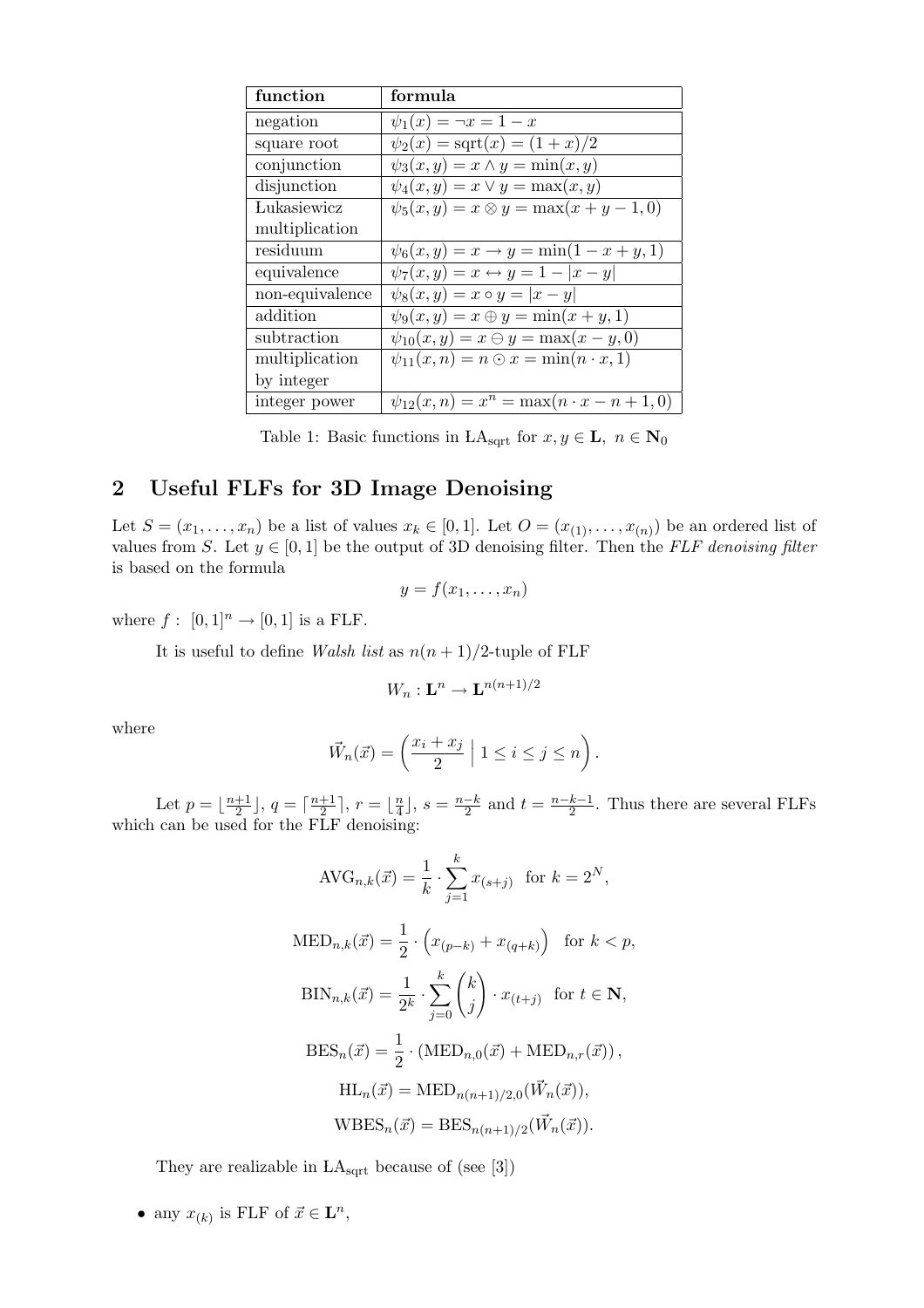• any weighted sum  $\sum_{k=1}^n w_k x_k$  is FLF of  $\vec{x} \in \mathbf{L}^n$  just when  $\sum_{k=1}^n w_k \leq 1$  and  $w_k$  is nonnegative dyadic number  $(w_k = m_k/2^N)$ .

There are two extreme approaches to FLF denoising: average making and median making. They are represented by  $AVG_{n,n}$  and  $MED_{n,0}$  functions. The arithmetic mean is too sensitive to impulse noise while the median is robust in this case. But the argumentation against median is based on its inadequate response to Gaussian noise. That is why the compromise processing plays the important role in applications. The Walsh list is an efficient tool for the compromise making.

**Example:** Let  $n = 4$  and  $\vec{x} = (x_1, x_2, x_3, x_4)$ . Then there are only four different FLF filters: AVG<sub>4,4</sub>, MED<sub>4,0</sub>, BIN<sub>4,3</sub> and HL<sub>4</sub>. In the trivial case  $x_1 = x_2 = x_3 = x_4 = \xi$ , we have  $\text{AVG}_{4,4}(\vec{x}) = \text{MED}_{4,0}(\vec{x}) = \text{BIN}_{4,3}(\vec{x}) = \text{HL}_4(\vec{x}) = \xi$ . Otherwise, the vector  $\vec{x} \in \mathbf{L}^4$  can be normalized and permuted to the form  $\vec{x} = (a, b, 0, 1)$  where  $a, b \in L$ . Then  $x_{(1)} = 0, x_{(2)} =$  $\min(a, b), x_{(3)} = \max(a, b), x_{(4)} = 1$  and finally  $\text{AVG}_{4,4}(\vec{x}) = (a+b+1)/4, \text{MED}_{4,0}(\vec{x}) = (a+b)/2,$  $\text{BIN}_{4,3}(\vec{x}) = (3a + 3b + 1)/8, \ \vec{W}_4(\vec{x}) = (a, (a + b)/2, a/2, (a + 1)/2, b, b/2, (b + 1)/2, 0, 1/2, 1),$  $HL_4(\vec{x}) = \text{MED}_{10,0}(\vec{W}_4(\vec{x}))$ . It is easy to demonstrate that the values  $\text{BIN}_{4,3}(\vec{x})$  and  $\text{HL}_4(\vec{x})$  are between  $AVG_{4,4}(\vec{x})$  and  $MED_{4,0}(\vec{x})$ .

The contour plot of  $AVG_{4,4}(a, b, 0, 1)$  is depicted in the Fig. 2 for the contour distance  $\Delta FLF = 0.01$ . The contour plots of  $\text{MED}_{4,0}(a, b, 0, 1)$ ,  $\text{BIN}_{4,3}(a, b, 0, 1)$  and  $\text{HL}_4(a, b, 0, 1)$  are depicted in the Figs. 3–5.

The BIN<sub>4,3</sub>( $\vec{x}$ ) is a trivial compromise between mean and median because of BIN<sub>4,3</sub>( $\vec{x}$ ) =  $(\text{AVG}_{4,4}(\vec{x}) + \text{MED}_{4,0}(\vec{x}))/2$ . The Hodges-Lehmann median (see [2]) HL<sub>4</sub>(a, b, 0, 1) offers the same value as  $\text{AVG}_{4,4}(a, b, 0, 1)$  for  $\min(a, b) \leq 1/2 \leq \max(a, b)$ . The value  $\text{HL}_4(a, a, 0, 1) = a$ is equal to the median  $\text{MED}_{4,0}(a, a, 0, 1) = a$ . Then the  $\text{HL}_4(\vec{x})$  function based on Walsh list  $\vec{W}_4(\vec{x})$  is robust to impulse noise as median but near to the mean for the symmetric values which is useful for image denoising.

## 3 Direct FLF Denoising

Let the values  $x_1, \ldots, x_8$  are obtained from the  $2 \times 2 \times 2$  cube of eight neighbor voxels from the original 3D image. The direct FLF denoising is a process of the "body centered" interpolation which is not necessary linear one. We can use any FLF and apply it to the original corner values  $x_1, \ldots, x_8.$ 

The functions  $AVG_{8,8}$ ,  $AVG_{8,4}$ ,  $BES_8$ ,  $MED_{8,0}$ ,  $MED_{8,1}$ ,  $HL_8$ ,  $WBES_8$ ,  $BIN_{8,3}$ ,  $BIN_{8,5}$ ,  $\text{BIN}_{8,7}$  were used for the direct FLF denoising.

### 4 Hierarchical FLF Denoising

The  $2<sup>3</sup>$  cube of eight voxels can be decomposed in three directions to the three pairs of  $2<sup>2</sup>$ squares. Then the six lists of size four are formed

> $S_1 = (x_1, x_2, x_3, x_4)$  $S_2 = (x_5, x_6, x_7, x_8)$  $S_3 = (x_1, x_2, x_5, x_6)$  $S_4 = (x_3, x_4, x_7, x_8)$  $S_5 = (x_1, x_3, x_5, x_7)$  $S_6 = (x_2, x_4, x_6, x_8)$

The first step of hierarchical FLF processing is based on the "face centered" interpolation using any FLF. The functions  $\text{MED}_{4,0}$ , HL<sub>4</sub> were used here to produce  $h_k = f(S_k)$  for  $k = 1, \ldots, 6$ .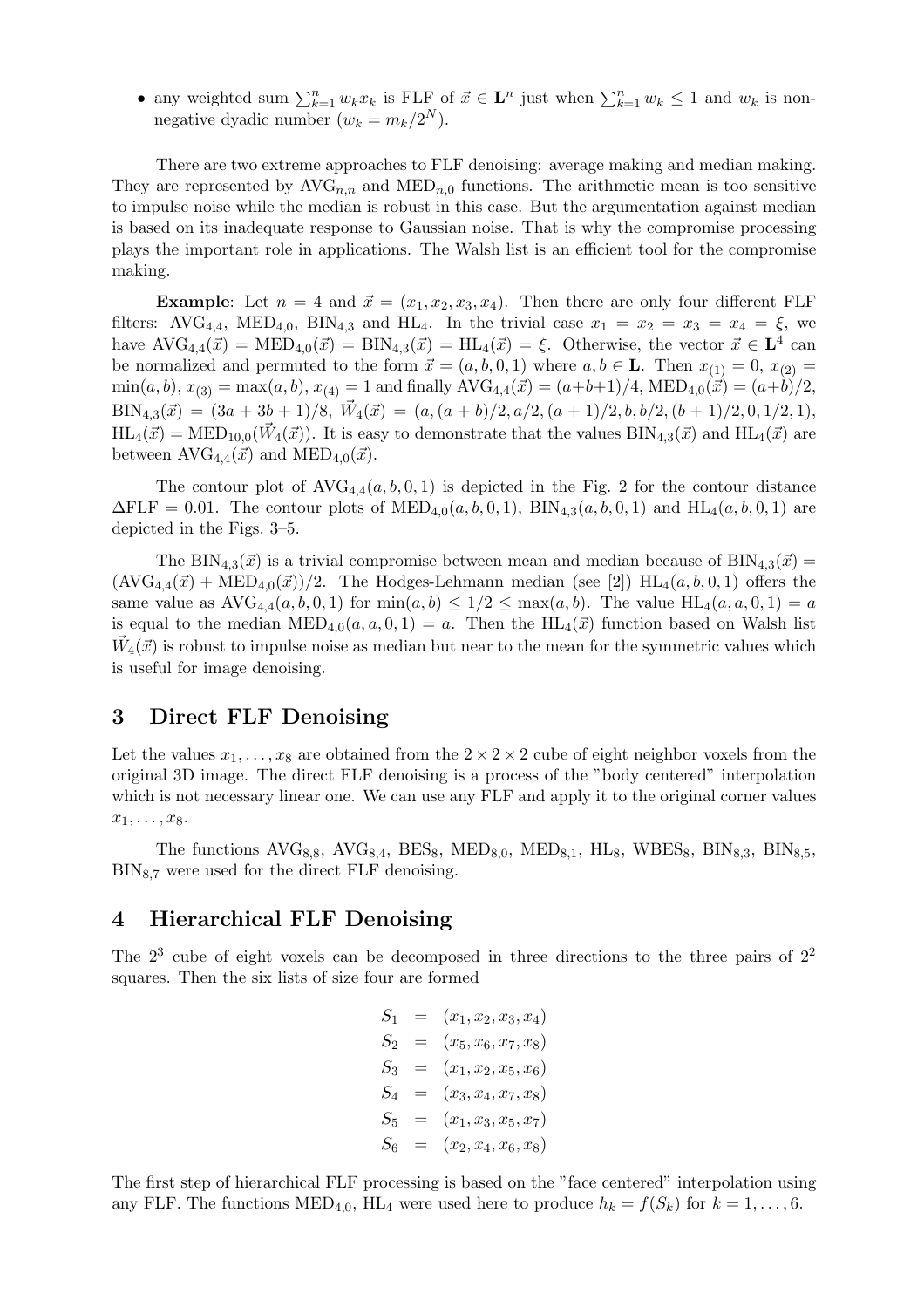The second and last step is based on the denoising by the six points interpolation using the another FLF. The functions  $AVG_{6,4}$ , MED<sub>6,0</sub> and HL<sub>6</sub> were used to obtain  $y = f(h_1, \ldots, h_6)$ .

## 5 Filter Testing

A set of sixteen FLF 3D filters was tested using the impulse and Gaussian noise. The impulse noise was represented by a list where  $x_1 = 1$  and  $x_k = 0$  for  $k = 2, ..., 8$ . The Gaussian noise was studied in the case when  $x_k \sim N(0.5, 0.01)$  for  $k = 1, \ldots, 8$ . Then the standard deviation of Gaussian noise is  $\sigma = 0.1$ . The results are collected in the Tab. 2. Every filter is described by a single FLF or by a pair of two FLFs. The output response to a single impulse noise is denoted as  $y_I$  and its ideal value is zero. The experimental values of standard deviation gain  $s_G/\sigma$  are also included in the Tab. 2 for the Gaussian noise and  $10^4$  samples.

| Filter            | $1st$ level                   | $2^{\rm nd}$<br>level | $y_I$  | $s_G/\sigma$ |
|-------------------|-------------------------------|-----------------------|--------|--------------|
| F <sub>1</sub>    | $AVG_{8,8}$                   | $\ast$                | 0.1250 | 0.3554       |
| F <sub>2</sub>    | $\overline{\text{AVG}_{8,4}}$ | $\ast$                | 0.0000 | 0.3858       |
| $F_3$             | $BES_8$                       | $\ast$                | 0.0000 | 0.3688       |
| $F_4$             | $\overline{\text{MED}_{8,0}}$ | $\ast$                | 0.0000 | 0.4102       |
| F <sub>5</sub>    | $MED_{8,1}$                   | $\ast$                | 0.0000 | 0.3887       |
| $F_6$             | $HL_8$                        | $\ast$                | 0.0000 | 0.3670       |
| F <sub>7</sub>    | $WBES_8$                      | $\ast$                | 0.0000 | 0.3603       |
| $F_8$             | $\text{BIN}_{8,3}$            | $\ast$                | 0.0000 | 0.3947       |
| $F_9$             | $\text{BIN}_{8,5}$            | $\ast$                | 0.0000 | 0.3853       |
| $\mathrm{F}_{10}$ | $\text{BIN}_{8,7}$            | $\ast$                | 0.0078 | 0.3781       |
| $F_{11}$          | $\mathrm{MED}_{4,0}$          | $AVG_{6,4}$           | 0.0000 | 0.3806       |
| $F_{12}$          | $\mathrm{MED}_{4,0}$          | $\mathrm{MED}_{6,0}$  | 0.0000 | 0.3863       |
| $\mathrm{F}_{13}$ | $\mathrm{MED}_{4,0}$          | $HL_6$                | 0.0000 | 0.3794       |
| $F_{14}$          | $HL_4$                        | $AVG_{6,4}$           | 0.0000 | 0.3663       |
| $F_{15}$          | $HL_4$                        | $\mathrm{MED}_{6,0}$  | 0.0000 | 0.3703       |
| $\mathrm{F}_{16}$ | $\rm HL_4$                    | $HL_6$                | 0.0000 | 0.3648       |

Table 2: FLF filter properties

There are only two filters  $(F_1, F_{10})$  which are sensitive to the impulse noise. The other filters are robust ones. The F<sub>1</sub> filter is just linear one with the smallest possible gain  $s_G/\sigma$ 0.3554 of Gaussian noise. The best non-linear filter with minimum noise gain  $s_G/\sigma = 0.3603$ is  $F<sub>7</sub>$  which is represented by WBES<sub>8</sub> FLF. The top five robust filters with zero sensitivity to impulse noise are F<sub>7</sub>, F<sub>16</sub>, F<sub>14</sub>, F<sub>6</sub>, F<sub>3</sub> with  $s_G/\sigma \leq 0.37$ . The time complexity of FLF filtering is driven by the time complexity of sorting the lists. Supposing the time complexity  $T(n) \approx n(n-1)/2$  of n-element sorting, we obtain the time complexities of the top five filters proportional to 630, 480, 285, 630 and 28.

## 6 Biomedical Application

The set of FLF filters were applied to 3D MRI T2 image and the results were compared. There is no possibility to compare the resulting 3D images with the ideal 3D image because of it is unknown. That is why the 3D images were compared each to other using euclidean distance

$$
d:[0;1]^{m\times n\times p}\times [0;1]^{m\times n\times p}\to \mathbf{R}^+_0
$$

in the space  $[0;1]^{m \times n \times p}$ , where  $m, n, p \in \mathbb{N}$  are 3D image dimensions. The distance is defined as

$$
d(\mathbf{A}, \mathbf{B}) = \sqrt{\sum_{i=1}^{m} \sum_{j=1}^{n} \sum_{k=1}^{p} (a_{ijk} - b_{ijk})^2}
$$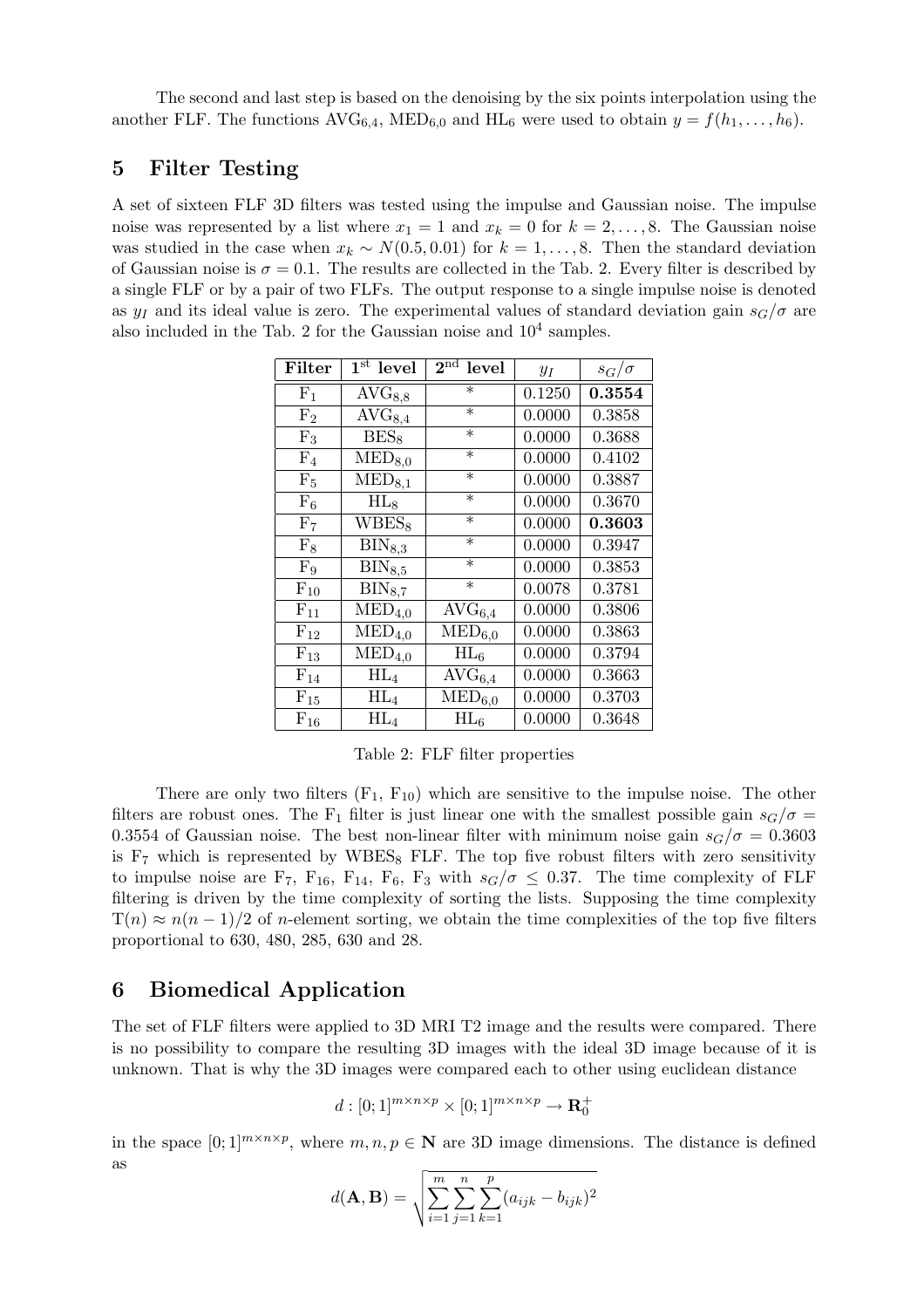and the mutual distances

$$
d_{i,j} = d(\mathbf{F}_i(\mathbf{X}), \mathbf{F}_j(\mathbf{X}))
$$

forms the matrix

$$
\mathbf{D} = \{d_{i,j}\}_{i,j=1}^N
$$

where  $N \in \mathbb{N}$  is a member of filters,  $\mathbf{X} \in [0,1]^{m \times n \times p}$  is the original 3D image and  $\mathbf{F}_i(\mathbf{X}) \in$  $[0;1]^{m \times n \times p}$  is the result of i<sup>th</sup> FLF filter. Using a distance threshold value  $\theta > 0$ , we can study similar FLF filters satisfying  $0 < d_{i,j} \leq \theta$  in the biomedical context. The graph theory enables to show the relationships using undirected graph with FLF filters as vertices and with edges as symbols of filter similarity. The adjacency matrix is then defined as

$$
\mathbf{A} = \{a_{ij}\}_{i,j=1}^N
$$

where  $a_{ij} = (d_{i,j} > 0) \wedge (d_{i,j} \leq \theta)$ . Applying the methodology to the original 3D image X (Fig. 6), the sixteen FLF filters (Tab. 2) and the distance threshold  $\theta = 7.5$ , we have  $N = 16$ together with the matrices  $D, A$ . The resulting undirected graph has five components (Fig. 1). The first component consists of eight filters (vertices):  $F_2$ ,  $F_4$ ,  $F_8-F_{13}$  which are similar to the median filter  $F_4$  (MED<sub>8,0</sub>). There is a maximum clique of size five inside the first component:  $F_2, F_8, F_9, F_{10}, F_{12}$ . The second component consists of five filters:  $F_6, F_7, F_{14}, F_{15}, F_{16}$  which use Walsh list as a background of FLF processing. There is a unique maximum clique of size three inside the second component:  $F_7$ ,  $F_{14}$ ,  $F_{16}$ . The remaining three components consist of single isolated filters:  $F_1$ ,  $F_3$ ,  $F_5$ . The cluster analysis of previous results was also based on the analysis of the distance matrix D. Splitting the filters into two clusters we obtain two classes:  $F_1$ ,  $F_3$ ,  $F_6$ ,  $F_7$ ,  $F_{13}-F_{16}$  and  $F_2$ ,  $F_4$ ,  $F_5$ ,  $F_8-F_{12}$ . The first class includes the arithmetic mean  $AVG_{8,8}$ ,  $BES_8$  and the filters with Walsh list inside. The second class consists of the remaining filters which are similar to the median  $\text{MED}_{8,0}$ . Cluster analysis into three clusters forms a new cluster:  $F_5$ ,  $F_6$ ,  $F_{15}$ . The other clusters are:  $F_1$ ,  $F_3$ ,  $F_7$ ,  $F_{13}$ ,  $F_{14}$ ,  $F_{16}$  and  $F_2$ ,  $F_4$ ,  $F_8-F_{12}$ . Cluster analysis into four clusters forms a new cluster:  $F_3$ ,  $F_{11}$ ,  $F_{13}$ ,  $F_{14}$ . The other clusters are:  $F_1$ ,  $F_7$ ,  $F_{16}$  then  $F_2$ ,  $F_4$ ,  $F_8-F_{10}$ ,  $F_{12}$  and  $F_5$ ,  $F_6$ ,  $F_{15}$ . Finally, the splitting into five clusters produces "mean" cluster: F1, F7, F16, "median" cluster: F4, F8, F9, F12, "trimmed" cluster:  $F_2$ ,  $F_{10}$ , "BES" cluster:  $F_3$ ,  $F_{11}$ ,  $F_{13}$ ,  $F_{14}$  and "Hodges-Lehmann" cluster:  $F_5$ ,  $F_6$ ,  $F_{15}$ . Here, the "mean" cluster consists of top three filters with  $s_G/\sigma \leq 0.365$ . Thus the robust filters F<sub>7</sub> (WBES<sub>8</sub>) and  $F_{16}$  (HL<sub>4</sub> + HL<sub>6</sub>) are recommended as closed to  $F_1$  (AVG<sub>8,8</sub>) on the MRI 3D data. But the "median" cluster consists of filters with  $s_G/\sigma \geq 0.385$  which are not recommended to the robust filtering of MRI 3D signal.

### 7 Conclusions

A class of 16 non-linear 3D FLF filters was developed, analyzed and tested on artificial and biomedical data. There are two representative subclasses of robust FLF filters which are either similar to median or using Walsh list in the first level of FLF processing. The second subclass of 3D FLF filters is recommended for 3D MRI processing because of small gain of Gaussian noise. This result was obtained on real biomedical data using graph theory and cluster analysis as two analytical approaches.

From the biomedical point of view, the highest possible space resolution, the morphological contrast and absence of artefacts are necessary for exact anatomical recognition of displayed structures. The improved filtering of MRI signals is one of important factors within the process of their transformation to the visual form. From that point of view, the result of non-linear 3D denoising plays a role in medical praxis.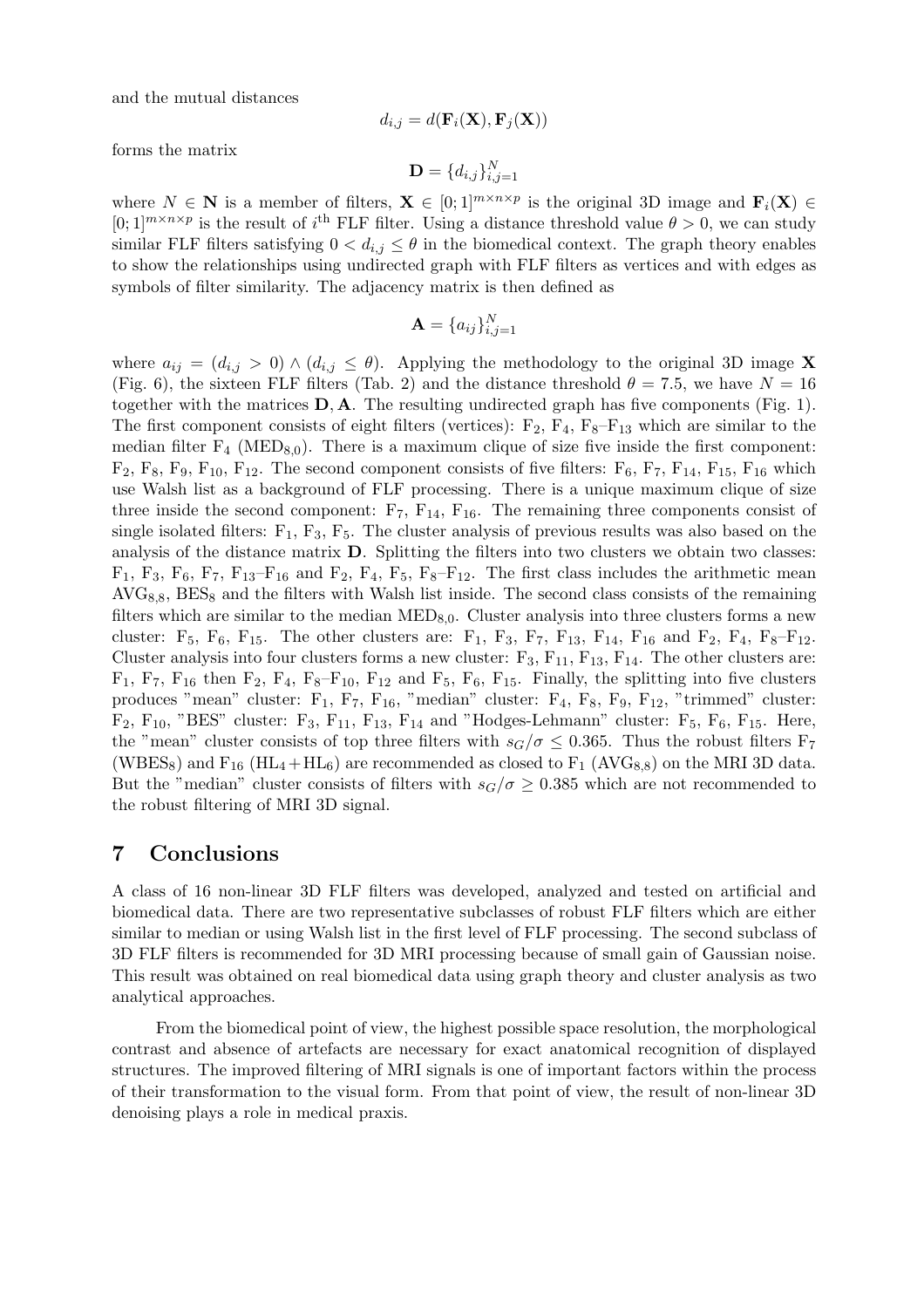

 $F_{5}$ 

Figure 1: Graph of 3D FLF class

# References

- [1] Mitra, S. K., Kaiser, J. F.: Handbook for Digital Signal Processing. John Wiley & Sons. New York. 1993.
- [2] Hodges, J. L., Lehmann, E. L. On Medians and Quasi Medians. Journal of the American Statistical Association, 1967, 62, p.926–931.
- [3] Majerová, D., Kukal, J. Multicriteria approach to 2D image de-noising by means of ÃLukasiewicz algebra with square root. Neural Network World, 2002, 12, p. 333–348.



Figure 2: Contour plot of  $AVG_{4,4}(a, b, 0, 1)$ 



 $F_{1}$ 

 $F_{3}$ 

Figure 3: Contour plot of  $\mathrm{MED}_{4,0}(a, b, 0, 1)$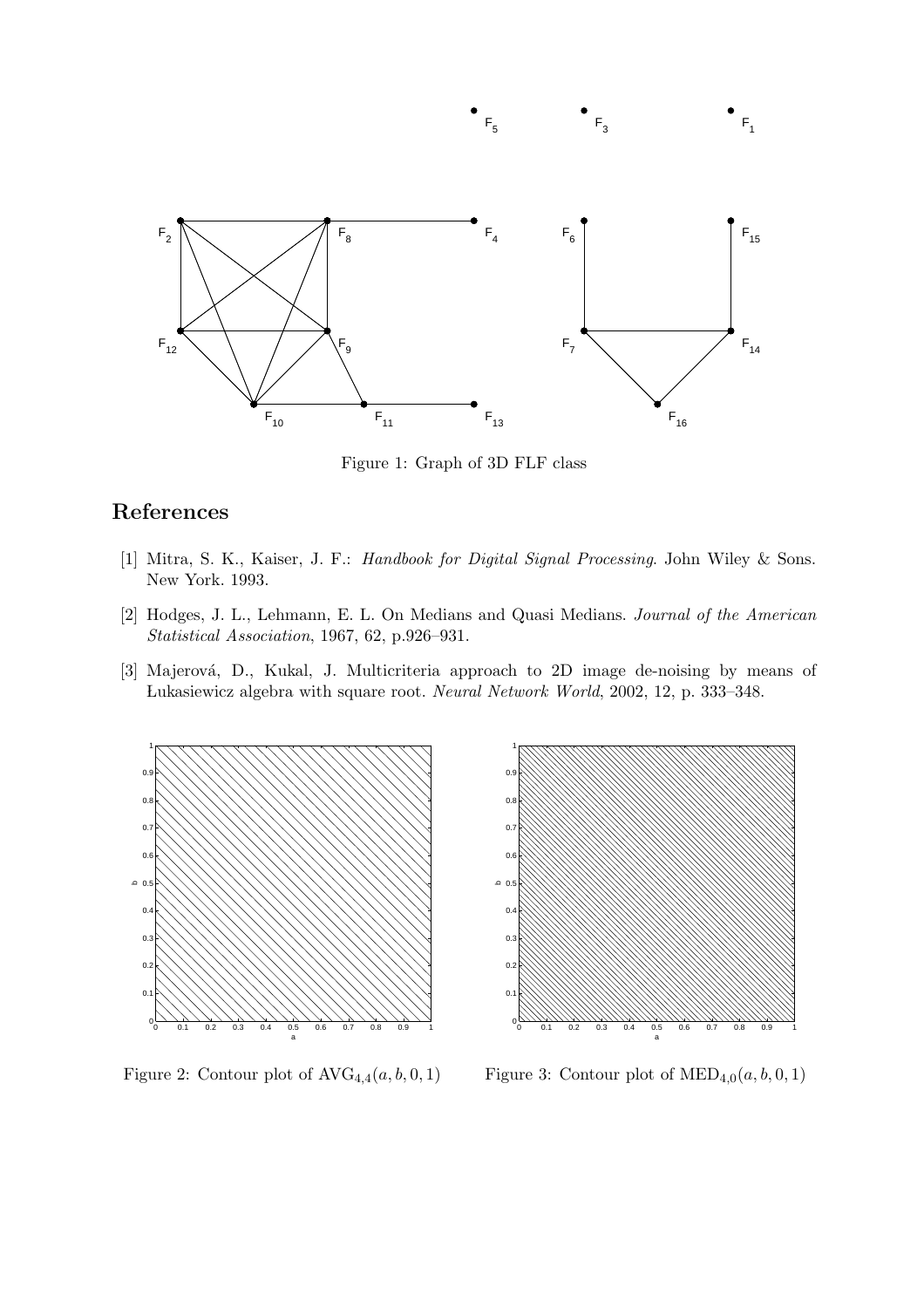

Figure 4: Contour plot of  $\text{BIN}_{4,3}(a, b, 0, 1)$ 



Figure 5: Contour plot of  $HL_4(a, b, 0, 1)$ 



Figure 6: Original image (slice 90)



Figure 7: Filter  $\rm F_{1}-AVG_{8,8}$   $\qquad \qquad$  Figure 8: Filter  $\rm F_{7}-WBES_{8}$ 

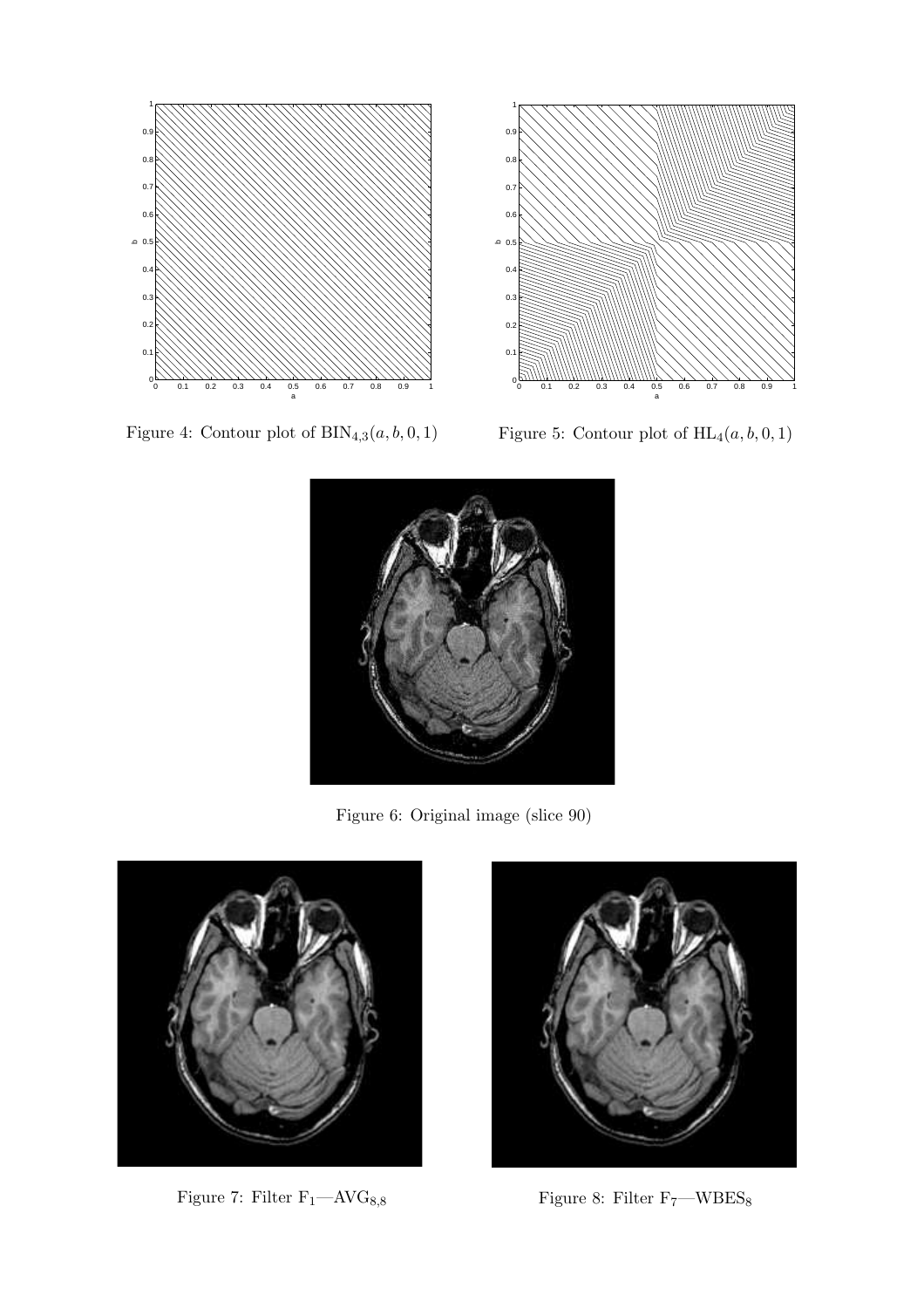



Figure 9: Filter  $\rm F_{16}$ —HL $\rm 4$  before  $\rm HL_6$   $\rm F_{14}$   $\rm .$  Filter F $\rm _{14}$   $\rm -HL_4$  before  $\rm AVG_{6,4}$ 





Figure 11: Filter  $\rm F_6{-}HL_8$   $\rm{Figure}$  12: Filter  $\rm F_3{-}BES_8$